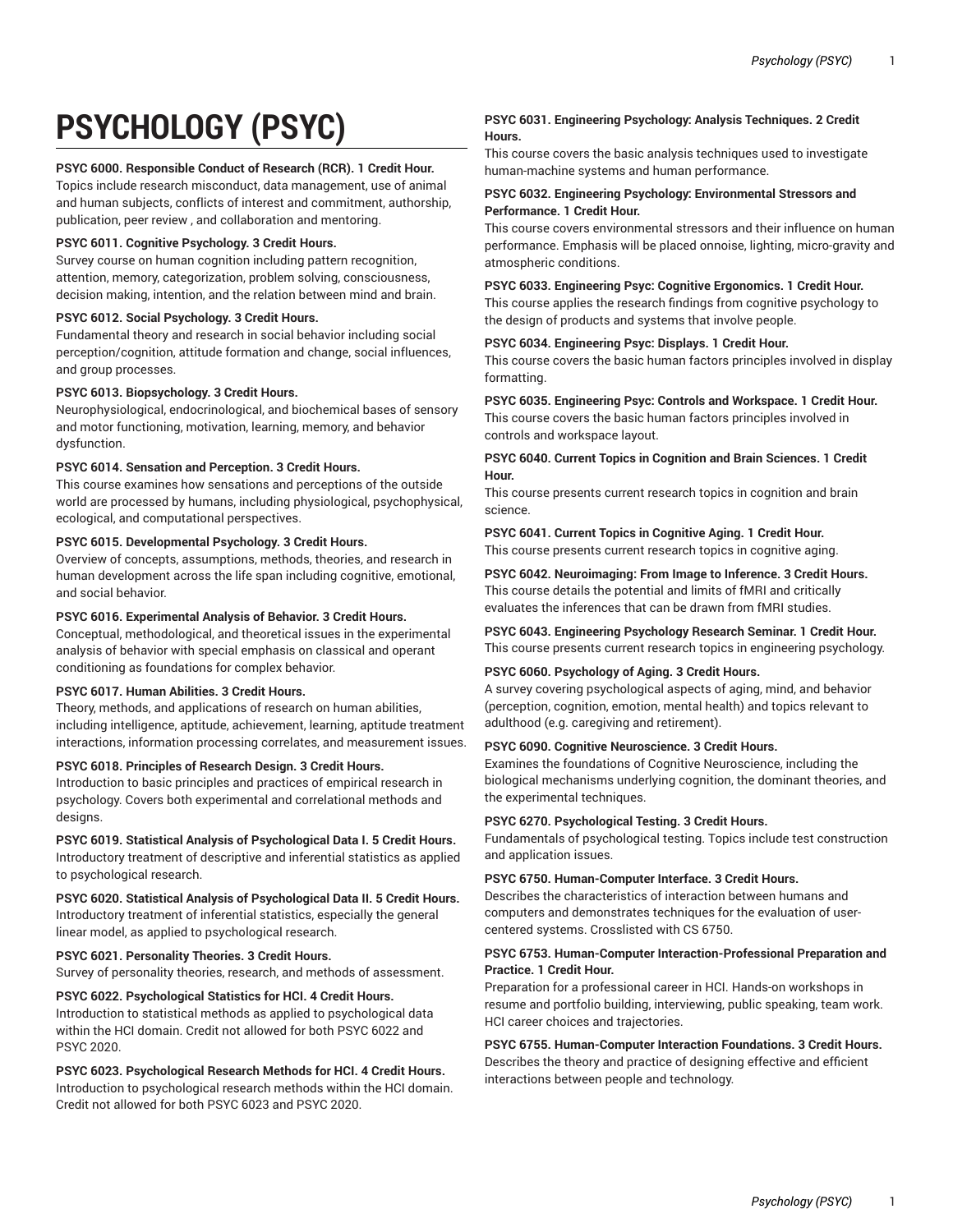# **PSYC 6795. Introduction to Cognitive Science. 3 Credit Hours.**

Multidisciplinary perspectives on cognitive science. Interdisciplinary approaches to issues in cognition, including memory, language, problem solving, learning, perception, and action. Crosslisted with CS and ISYE 6795.

# **PSYC 6998. HCI Master's Project. 1-9 Credit Hours.**

Final project for students completing a Human-Computer Interaction master's degree. Repeatable for multi-semester projects.

**PSYC 6XXX. Psychology Elective. 1-21 Credit Hours.**

# **PSYC 7000. Master's Thesis. 1-21 Credit Hours.**

#### **PSYC 7020. Survey of Cognitive Aging. 3 Credit Hours.**

Introduction to theory and research on adult cognitive development, including intelligence, attention, memory, and problem solving.

#### **PSYC 7101. Engineering Psychology I: Methods. 3 Credit Hours.**

Basic methods used to study human-machine systems including both system analysis and human performance evaluation techniques. These methods will be applied to specific systems.

#### **PSYC 7102. Engineering Psychology II: Displays, Controls, and Workspace. 3 Credit Hours.**

Basic principles of human factors for the design, evaluation, and use of displays, controls, and workspace layouts including new technologies and associated human factors problems.

# **PSYC 7103. Engineering Psychology III: Environmental Stressors and Human Performance. 3 Credit Hours.**

Environmental stressors and their influences on human performance, physiological function, and emotional responses including work/rest cycles, jetlag, noise, vibration, glare, weightlessness, etc.

# **PSYC 7104. Psychomotor and Cognitive Skill Learning and Performance. 3 Credit Hours.**

Human capabilities and limitations for learning and performing psychomotor and cognitive skills are studied.

## **PSYC 7105. First-year Research Project I. 3 Credit Hours.**

First year graduate students will initiate a research project.

## **PSYC 7106. First-year Research Project II. 3 Credit Hours.**

First year graduate students will complete a research project.

# **PSYC 7201. Industrial/Organizational Psychology. 3 Credit Hours.**

This course introduces an overview of issues relevant to behavior in the workplace and psychology applied in industrial and organizational settings.

#### **PSYC 7202. Employee Selection. 3 Credit Hours.**

The course provides a conceptual framework for personnel selection guided by scientific principles, research, and theory as well as by professional, legal, and technical guidelines.

#### **PSYC 7203. Motivation and Job Attitudes. 3 Credit Hours.**

Examines theory and pragmatics in description, prediction, and measurement of work-related behavior and associated evaluations. Includes theoretical and methodological problems in field and laboratory contexts.

## **PSYC 7204. Training and Development. 3 Credit Hours.**

This course will focus on theory, principles, techniques, and practices relevant to training and developing human resources. Research and professional literature will be examined.

# **PSYC 7301. Introduction to Multivariate Statistics. 3 Credit Hours.**

Foundations for multivariate analysis including properties of linear composite variables, multiple regression, multiple and partial correlation, MANOVA, factor analysis, multiple discriminant analysis, canonical correlation, etc.

# **PSYC 7302. Structural Equation Modeling. 3 Credit Hours.**

Methods of causal modeling to study causal relations including issues of causality, establishing causality, fundamentals of linear structural equation modeling with latent variables, fitting models.

## **PSYC 7303. Psychometric Theory. 3 Credit Hours.**

Preparation of students in statistical theory and techniques relevant to becoming professionally involved in construction, analysis, and evaluation of psychology and personnel tests.

## **PSYC 7700. Professional Problems. 2 Credit Hours.**

Discussion of issues faced by professional psychologists in the areas of teaching, research, and professional practice. Ethical issues in all of these areas are emphasized.

## **PSYC 7701. Teaching Practicum. 2 Credit Hours.**

Supervised college teaching including techniques, course and curriculum design, evaluation. Students will prepare and present lectures with direct observations and video taping for discussion.

#### **PSYC 7790. Cognitive Modeling. 4 Credit Hours.**

A hands-on course covering a range of cognitive modeling methodologies. It explores the analysis, development, construction, and evaluation of models of cognitive processing. Crosslisted with CS and ISYE 7790.

#### **PSYC 7999. Preparation for Doctoral Qualifying Exam. 1-21 Credit Hours.**

**PSYC 8000. Seminar in Experimental Psychology. 3 Credit Hours.** Critical examination of current problems in a selected area of general experimental psychology. Areas to be discussed may vary each time course is offered.

## **PSYC 8010. Seminar in Cognitive Psychology. 3 Credit Hours.**

Critical examination of current problems in a selected area of cognitive psychology. Areas to be discussed may vary each time course is offered.

## **PSYC 8020. Seminar in Cognitive Aging. 3 Credit Hours.**

Critical examination of current problems in a selected area of cognitive aging. Areas to be discussed may vary each time course is offered.

## **PSYC 8030. Seminar in Comparative Psychology. 3 Credit Hours.**

Critical examination of current problems in a selected area of comparative psychology. Areas to be discussed may vary each time course is offered.

#### **PSYC 8040. Seminar in Engineering Psychology. 3 Credit Hours.**

Critical examination of current problems in a selected area of engineering psychology. Areas to be discussed may vary each time course is offered.

## **PSYC 8050. Seminar in Industrial/Organizational Psychology. 3 Credit Hours.**

Critical examination of current problems in a selected area of industrial/ organizational psychology. Areas to be discussed may vary each time course is offered.

#### **PSYC 8060. Seminar in Quantitative Psychology. 3 Credit Hours.**

Presentation and discussion of quantitative approaches to psychology. Topics will vary, but might include neural networks, measurement theory, behavioral ecology, modeling, system dynamics, etc.

#### **PSYC 8070. Seminar in Cognitive Neuroscience. 3 Credit Hours.**

Critical examination of current problems in selected areas of cognitive neuroscience. Areas to be discussed vary each time.